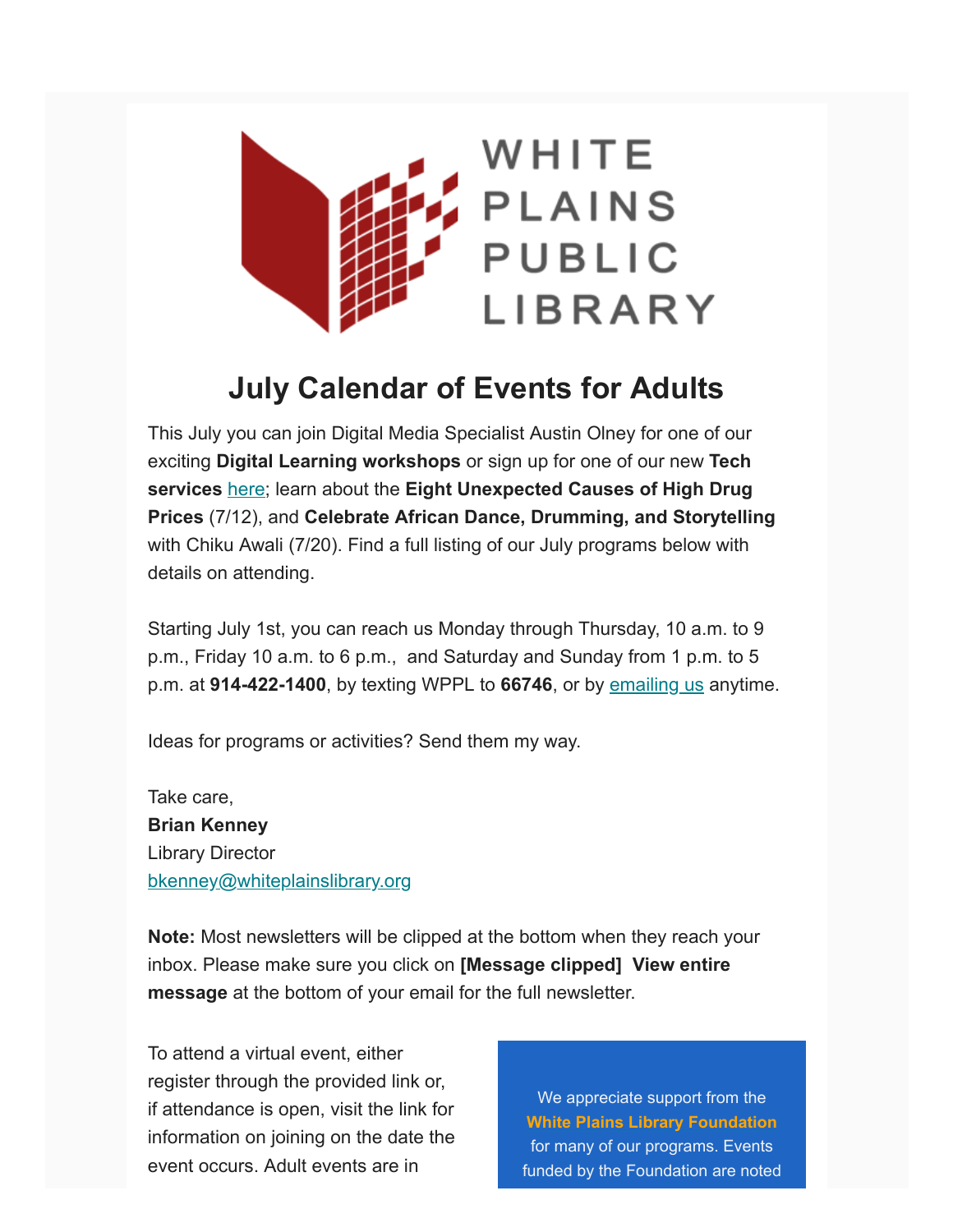orange, events for parents are in yellow, and events for assorted age groups are in blue. *NOTE: To increase security in youth-focused programs, we are now requiring attendees to have a Zoom account [to login to the event.](http://zoom.us/signup) Creating an account is easy and free.*

# **Aprenda** Inglés /<br>ESL Classes

## **Beginners ESL Monday-Thursday 10:15 a.m–1:15 p.m. OR 5:45–8:45 p.m.**

Beginners ESL presented by Westchester Community College. Call (914) 606-5656 for registration information.



**Lunchtime Meditation @ the Library**

#### with an  $\cdot$

Ebooks, E-audio books and Magazin





## **Digital Library Resources Wednesday, July 6 10:30–11:00 a.m.**

Join Digital Media Specialist Austin Olney and learn about popular online library resources. Beginners are encouraged, all are welcome. For adults, parents. *Register in advance [here](https://whiteplainslibrary.evanced.info/eventsignup.asp?ID=81963).*



## **Poetry Slam & Open Mic Wednesday, July 6 7:00–9:00 p.m.**

Join Zork and Kristen for our First Wednesday Poetry Slam! Preregistration is required to try and accommodate as many poets as possible. **[Register here](https://whiteplainslibrary.evanced.info/eventsignup.asp?ID=81879)** to attend or perform. Please be sure to provide an active email address as we will contact you to confirm whether you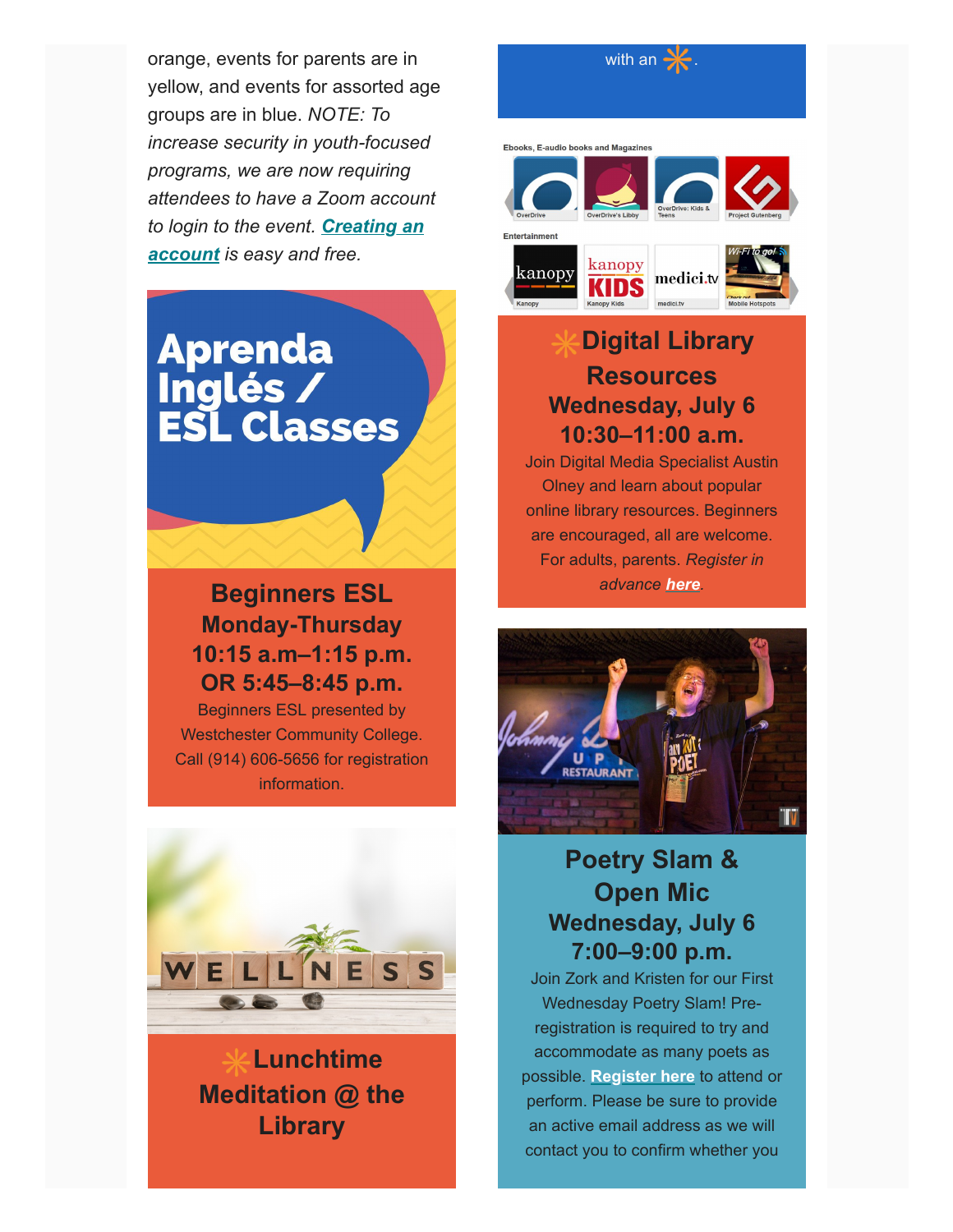### **Wednesday, July 6, 13, 20, 27 12:00–12:45 p.m.**

Brief beginning instruction followed by meditation. No experience or special equipment needed. A variety of guest instructors will lead the program. *For the Zoom link, click on the date(s) you wish to attend: [7/6](https://whiteplainslibrary.evanced.info/eventsignup.asp?ID=81251), [7/13](https://whiteplainslibrary.evanced.info/eventsignup.asp?ID=81252), [7/20](https://whiteplainslibrary.evanced.info/eventsignup.asp?ID=81253), [7/27](https://whiteplainslibrary.evanced.info/eventsignup.asp?ID=81254).*



## **Future is Female Book Discussion Monday, July 11 2:00–3:00 p.m.**

Ellen O'Connell, White Plains resident and retired English teacher, will moderate a discussion of *French Braid* (2022), Anne Tyler's latest novel. Ron Charles of *The Washington Post* notes that "The insular Baltimore family, the quirky occupations, the special foods all move across the pages...[and] given today's state of horror and chaos,

will be performing or just attending. Adults & teens welcome!



## **Eight Unexpected Causes of High Drug Prices Tuesday, July 12 7:00–8:00 p.m.**

Prescription drugs are among the most common health care interventions and have turned some once-fatal diseases into manageable conditions - but they have also been a growing source of controversy. Patients in the US struggle with increasing costs and express concerns about why many conditions, such as Alzheimer's disease, remain without adequate therapeutic options. **[Click here](https://us02web.zoom.us/webinar/register/WN_ee00f6iqRsmYWmEkS8BY0g)** to register.

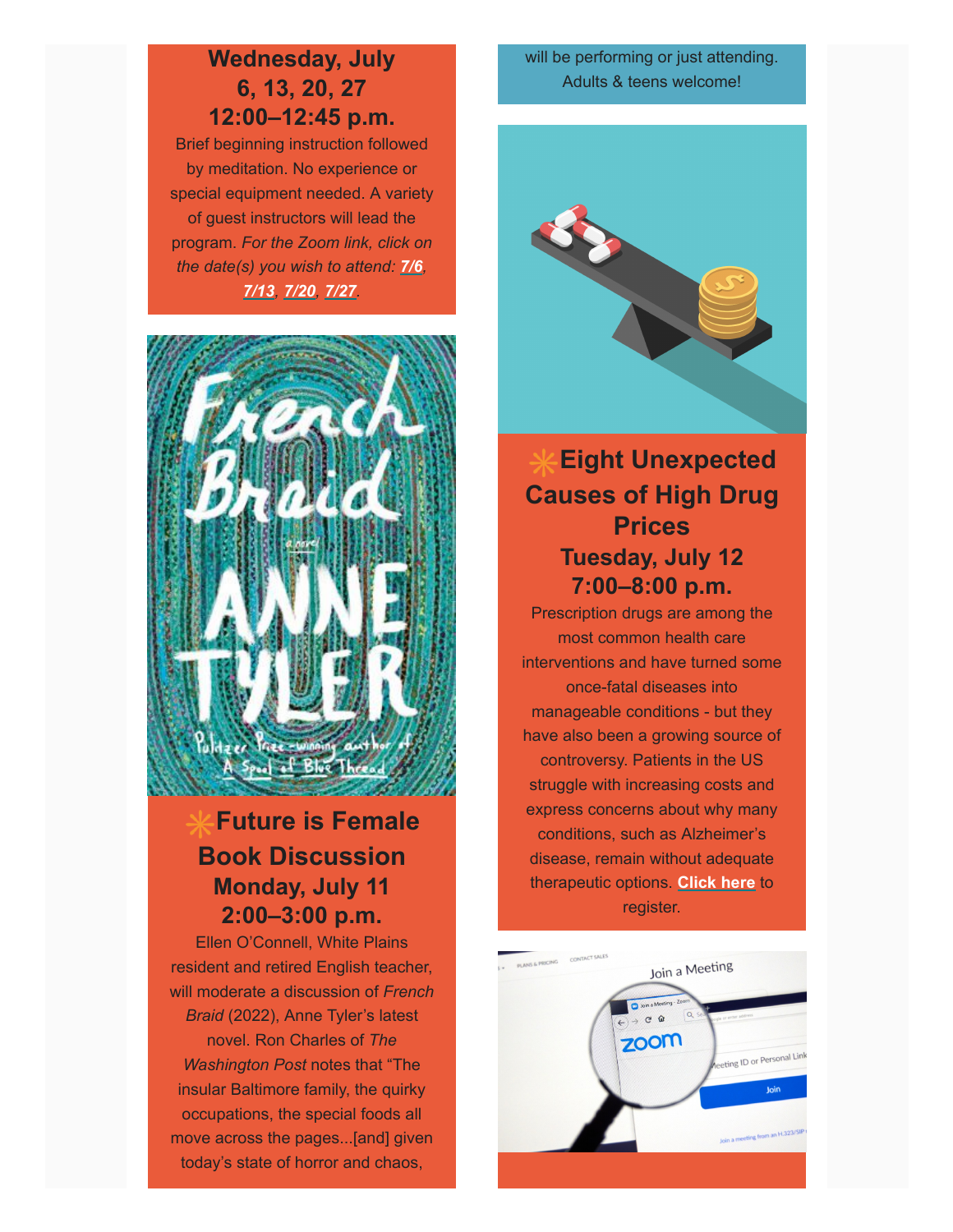the rich melody offers the comfort of a beloved hymn." The book is available in the Library's **[collection](https://catalog.westchesterlibraries.org/eg/opac/results?query=french+braid+tyler&qtype=keyword&fi%3Asearch_format=&locg=193&sort=&detail_record_view=0)**. Libby has the **[eBook and digital](https://libbyapp.com/search/westchester/search/query-french%20braid/page-1) audiobook**. *[Click here](https://whiteplainslibrary.evanced.info/eventsignup.asp?ID=82014) for the Zoom link.*



## **Creative Apps (Digital Learning Series) Tuesday, July 19 5:15–5:45 p.m.**

Participants of this session will learn about various topics relating to digital technology and computer science. Presented by Digital Media Specialist Austin Olney. *Register in advance [here](https://whiteplainslibrary.evanced.info/eventsignup.asp?ID=81971).*



Participants of this session will learn tips and tricks for attending (and hosting) Zoom events. **[Click here](https://whiteplainslibrary.evanced.info/eventsignup.asp?ID=81935)** to register.



## **Celebrate African Dance, Drumming, Storytelling Wednesday, July 20 7:00–8:30 p.m. Library Plaza**

West African dance tells a story. Chiku Awali African Dance, Arts & Culture, Inc. performs and teaches

African dances. In all African cultures, dances are participatory. Chiku Awali will share the beauty and magic of these types of dances, and the audience is encouraged to join in these celebratory dances. Alongside the dancing, the griot will

enchant the audience with tales of Anansi the Spider. Chiku Awali is a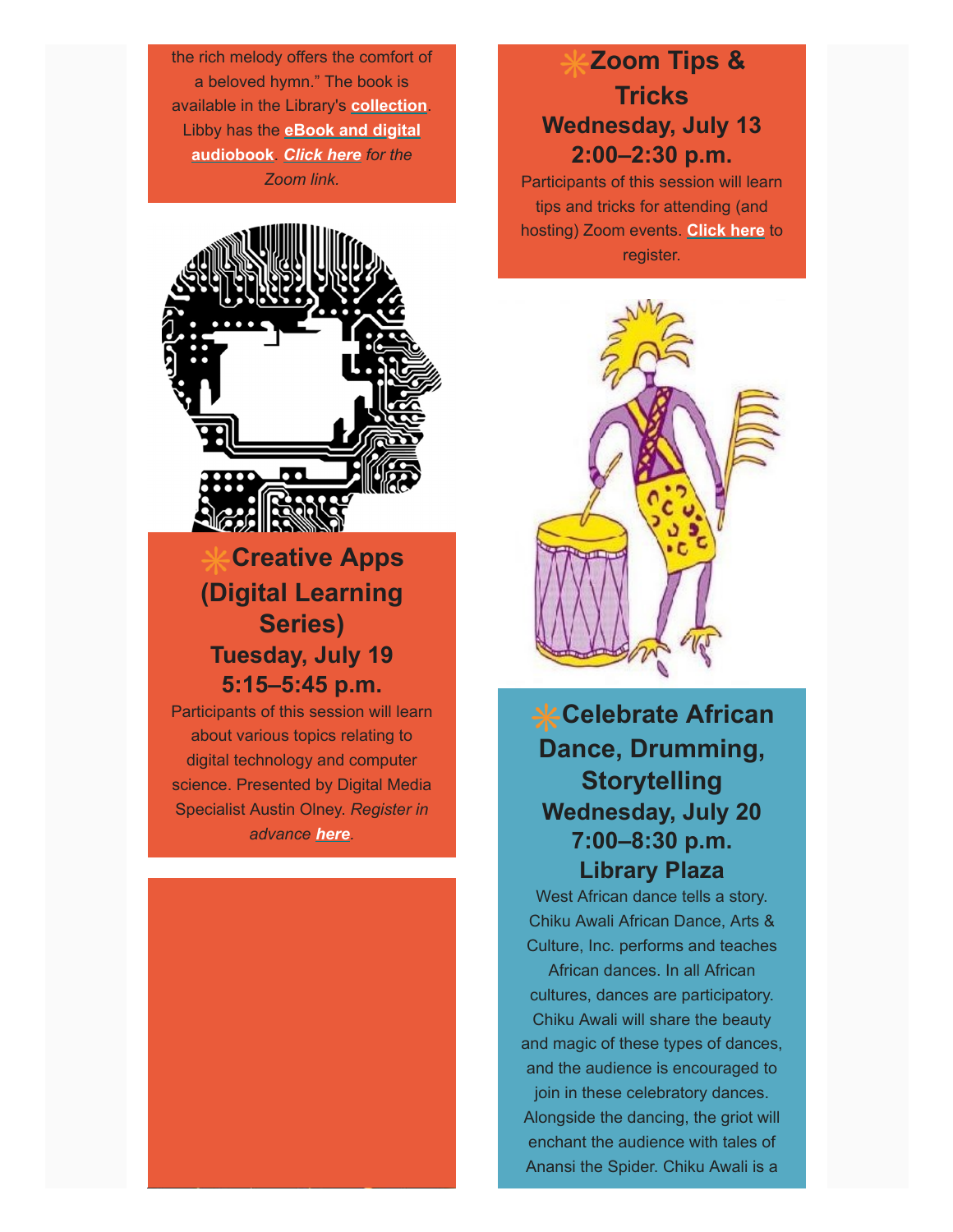

## **Forever Young Adult Book Club Thursday, July 28 7:00–8:00 p.m.**

Forever Young Adult is a group for YA fans who are a little less "Y" and a bit more "A." Whether you're a regular YA reader or you need a break from your usual "To Read" list, all are welcome! We will discuss *Midnight at the Electric* by Jodi Lyn Anderson at this session. This book is available in **[print](https://catalog.westchesterlibraries.org/eg/opac/record/5235238)** and on **[Libby](https://libbyapp.com/search/westchester/search/query-midnight%20at%20the%20electric/page-1)** and **[hoopla](https://www.hoopladigital.com/search?title=midnight+at+the+electric&artistName=jodi+lynn+anderson&page=1)**. This book club is made possible by a partnership between Yonkers Public Library and White Plains Public Library. For information on attending, **[click here](https://whiteplainslibrary.evanced.info/eventsignup.asp?ID=81721)**.

combination of Swahili and Ibo that means charterer and joy. Thus, the name represents the joy of a new adventure. For all ages. Please feel free to bring blankets, cushions or lawn chairs to sit on. Rain Location: Library Auditorium. Space may be limited.



**[Sign up for this Newsletter](http://whiteplainslibrary.org/newsletter/)**